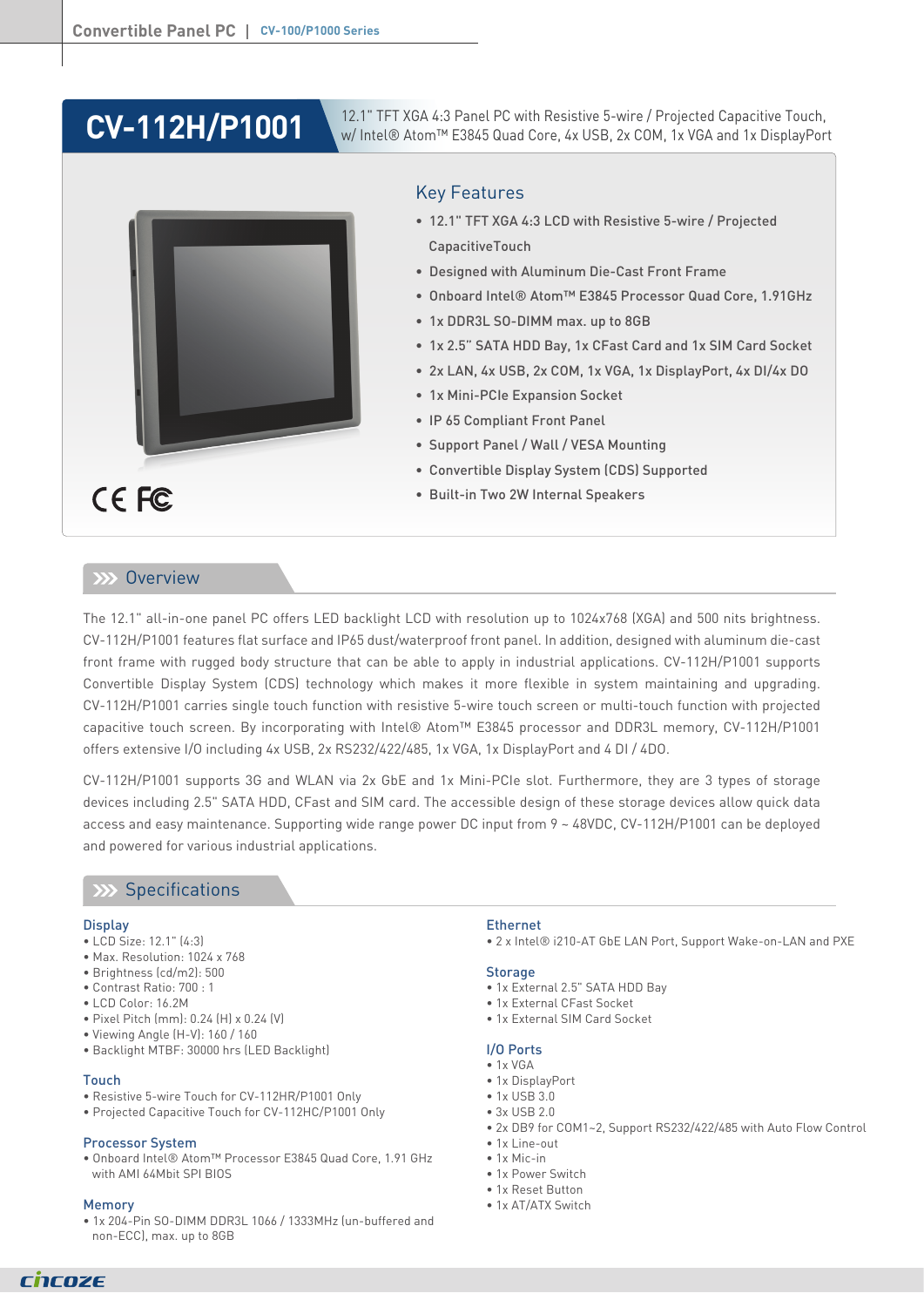### Digital Input & Output

- 4x Digital Input (Source Type)
	- Input Voltage (Dry Contact):
- Logic 0: Close to GND
- Logic 1: Open - Input Voltage:
	- Logic 0: 3V max.
	- Logic 1: 5V min. (DI to COM-)
- 4x Digital Output
	- Supply Voltage: 5~30VDC
	- Sink Current: 200 mA Max. Per Channel

### Expansion

• 1x Full-size Mini PCIe Socket for Wi-Fi / GSM / Expansion Module

#### Other Features

- Watchdog Timer: Software Programmable Supports 1~255 sec. System Reset
- Audio: AMP 2W + 2W (Internal Speaker)
- OSD Function: LCD On/Off, Brightness Up/Down

### Power

- Support AT, ATX Mode
- 1x 3-pin Terminal Block Connector with Power Input 9~48VDC
- 1x Optional AC/DC 12V/5A, 60W Power Adapter

#### Environment

- Operating Temperature: Ambient with air flow: -20°C to 70°C (with Industrial Grade Peripherals)
- Storage Temperature: -30°C to 80°C
- Relative Humidity: 90% RH @ 40°C (non-condensing)
- IP Level: IP 65 Compliant Front Panel

### Physical

- Dimension (WxHxD, mm): 345 x 265.3 x 65.5 mm
- Weight: 4.5 kg
- Construction Front Panel: Die-Casting Flat Surface
- Mounting: Panel / Wall / VESA Mounting

Operating System<br>• Windows® 10 • Windows® 8.1 • Windows® 10 • Windows® 8.1 • Windows® 7

### **Certification**

- CE
- Class A

### **XX Mechanical Layout**



### **XX** Dimensions